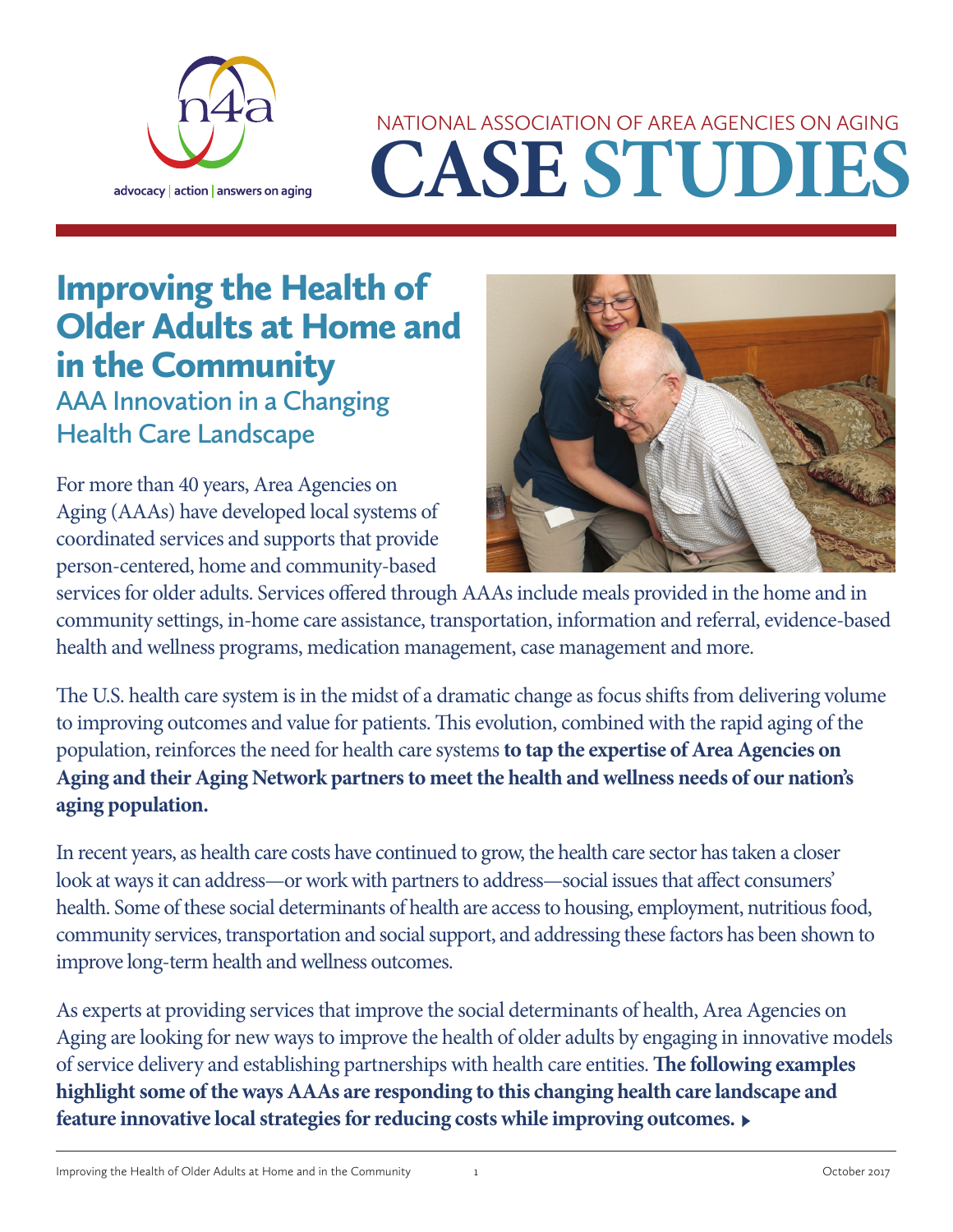# Addressing the Social Determinants of Health

#### **Maine agency develops partnerships with health care entities to improve patient care through the provision of home and community-based services**

The Southern Maine Agency on Aging (SMAA)—whose 85 full-time equivalent employees and 450 senior volunteers serve nearly 20,000 older adults and their caregivers annually—has shown how community-based organizations (CBOs) can build long-term, sustainable partnerships with health care entities.

SMAA has worked for more than a decade to improve health care outcomes of older adults by building a network of contracts with local hospitals, health plans, medical practices and now an Accountable Care Organization (ACO). SMAA has succeeded in embedding its staff in partner facilities and engaging older adults in volunteer programming that addresses the social determinants of health. Nominated by the MaineHealth ACO—one of its partners—SMAA received the first John A. Hartford Foundation Business Innovator Award in 2016 in recognition of these efforts. Highlights include:

- • cultivating champions in the local health care community, including inviting heads of local health plans/hospitals to serve on the SMAA board of directors;
- embedding SMAA care transitions personnel into the staff of MaineHealth ACO, and participating in shared savings with the ACO;
- • modifying the **SMAA home-delivered meals program to show a 17 percent reduction in 30-day admission rates for high-risk Medicare patients;**
- working with partners to convert the "A Matter of Balance" evidence-based falls prevention program to a lay-leader model, now used in 41 states and the U.S. Virgin Islands;
- serving 11,000 high-risk Medicare beneficiaries through a four-year Community-Based Care Transitions Program worth approximately \$5.2 million;
- reaching 2,100 people statewide through the Savvy Caregiver program for family caregivers of people with dementia; and
- establishing a three-year contract with a local hospital to cosponsor not only the "A Matter of Balance" program but also "Welcome to Medicare" classes, in which SMAA staff and volunteers counsel older adults on Medicare enrollments, **saving those adults—on average—nearly \$1,400 per person, per year, in out-of-pocket expenses.**

# Bridging Disability and Aging to Maximize Capacity

#### **New LLC offers coordinated package of wellness and supportive services for consumers**

The Oklahoma Aging and Disability Alliance, LLC, was formed by two CBOs to maximize their capacity by creating a unified entity offering an array of services for which they can be paid by hospitals and insurers.

Ability Resources, a Center for Independent Living, and Indian Nations Council of Governments (INCOG), an Area Agency on Aging, first worked together more than eight years ago, and formalized that collaboration by creating a limited liability company (LLC) in 2015.

"In this time of stagnant government funding, both our networks needed to be better positioned to seek out new business opportunities," said INCOG AAA Director Clark Miller. "The process of developing a LLC challenged our mindset of being grant-funded entities to one where we began to understand how new business opportunities can support our long-term sustainability."

The LLC allows the two organizations to combine efforts to serve the community's older adults and people with disabilities by offering more services together than they would separately. Ability Resources, as a disability nonprofit, provides transportation, housing and case management services, while INCOG, a local government-based entity focused on aging concerns, provides services such as nutrition, in-home care, health and wellness, and family caregiver support. The LLC offers potential payers a combined, comprehensive listing of services using a unified communications and marketing strategy. The structure of the LLC allows for other organizations to join in future.

The LLC spent 2016 building relationships with local health care entities; assessing the local market; and laying groundwork for future contracts. With its infrastructure in place, the LLC is now pursuing potential contracts for Veterans Directed Home and Community-Based Services (VDHCBS), as well as falls prevention programs.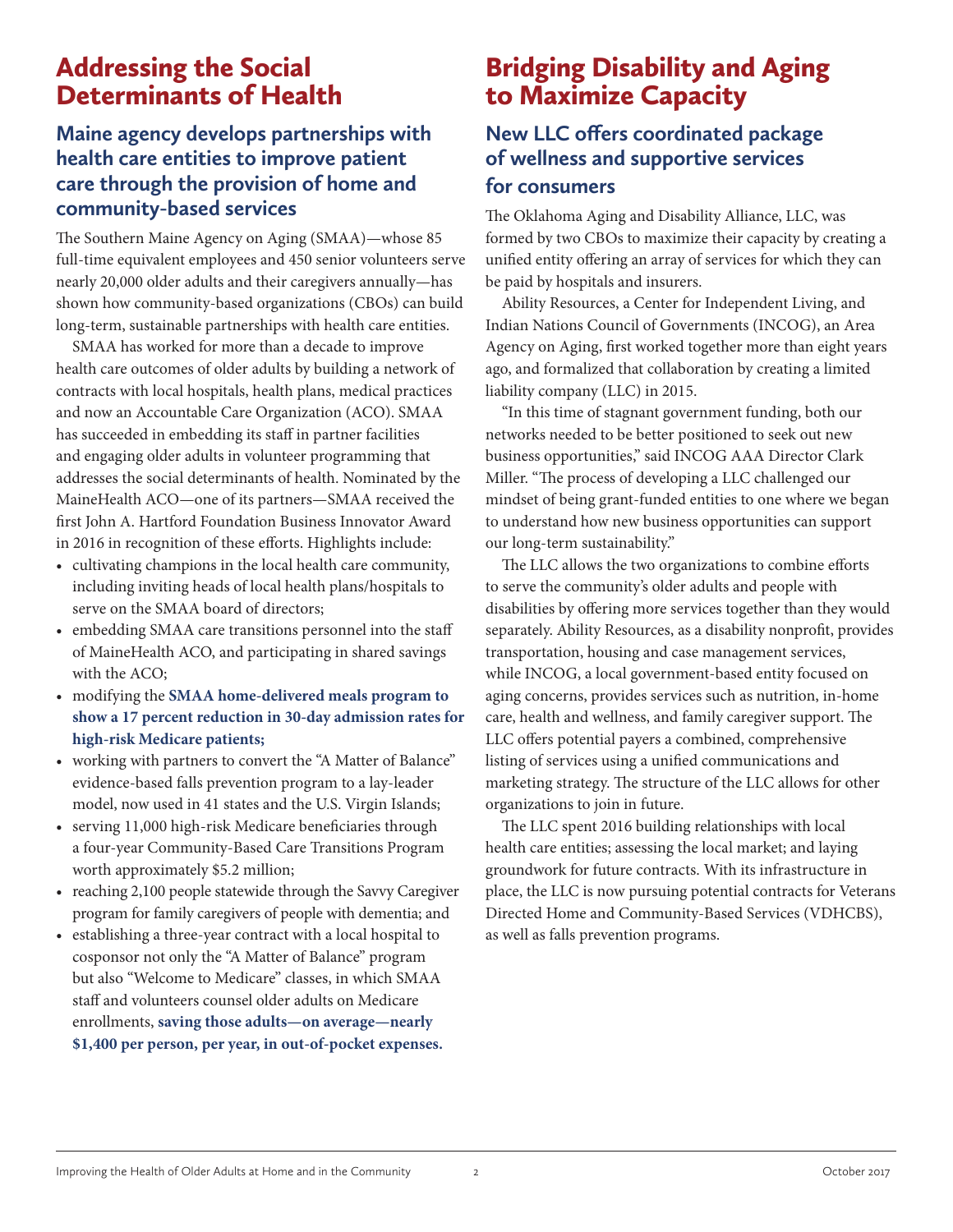# Positioning a Regional Network to Help Bend the Cost Curve

#### **Aging groups in western New York join forces to offer integrated care services to older adults**

The Western New York Integrated Care Collaborative (WNYICC) transformed their organization from a loosely affiliated group of Aging Network providers (operating primarily within the parameters of traditional county-based service delivery) to a formal, taxable nonprofit corporation well positioned to pursue regional opportunities.

WNYICC—which includes two county Area Agencies on Aging, a local United Way, several neighborhood-level nonprofit CBOs, and a small number of regional CBOs worked with the Health Foundation for Western and Central New York to explore how integrated care networks can best be organized to meet both organizational needs and community readiness in western New York. Although WNYICC believes it has a valuable role to play in bending the curve on health care and long-term care spending, they also recognize there are considerable obstacles to participating in the evolving marketplace as stand-alone organizations.

Recognizing that they were stronger and better positioned together, WNYICC members concluded that they needed an integrated care network with regional reach; low set-up and organizational costs; and the ability to evolve along with the work. They also needed a network that would eventually be able to offer a range of services to members to demonstrate their value to potential new partners, including those working under value-based payment systems, where patient outcomes matter most.

WNYICC then consulted other community members who had done similar network-building. Those conversations pointed to the success of incremental network development. WNYICC, however, wanted a more immediate formal structure in order to pursue its near-term goals of contracting with health care entities. To reach its immediate goals with flexibility to address future goals, WNYICC members decided to form a taxable nonprofit corporation, which could be established quickly while allowing for modifications to the structure as it grows; the deciding factor was that the corporation could be converted into a  $501(c)(3)$  at a later date when needed.

## Care Transitions Program Drives Down Hospital Readmissions Rates

#### **Success opens the door to statewide collaboration for a Virginia regional partnership**

The Eastern Virginia Care Transitions Partnership (EVCTP)—a formal partnership of AAAs, health systems, independent physicians' groups and other public and private health and human services groups—leveraged a successful care transitions program into the Virginia AAA Collaborative (VAAACares), a one-contract, one-stop coalition for statewide services.

Bay Aging, a AAA serving southeastern Virginia, teamed up with Riverside Health System to create EVCTP in 2013 in response to a funding opportunity under the federal Centers for Medicare and Medicaid Services' (CMS) Community-Based Care Transitions Program (CCTP).

EVCTP delivered remarkable results: **Hospital readmission rates decreased from a baseline of 23.4 percent in 2010 for the target population to an astounding 9.1 percent in 2015 for EVCTP enrollees, saving Medicare \$10 million.** EVCTP the sixth-best overall performer in CCTP—then expanded to the Medicaid population through a state-funded pilot program. EVCTP works with multiple health plans to provide care transitions and complex care coordination in 22 hospitals. EVCTP's impact on Medicaid patients was clear as the average readmission rate of 25 percent dropped to 13 percent.

When Virginia moved to a managed long-term services and supports (MLTSS) system in 2017, the Virginia Center for Health Innovation, a nonprofit working to accelerate the adoption of value-driven models of wellness and health care throughout Virginia, along with the Department of Medical Assistance Services, encouraged the expansion of EVCTP into a statewide AAA collaboration.

In response, EVCTP developed VAAACares, a statewide coalition of AAAs that serves as the one-contract, onestop legal entity for comprehensive care coordination, care transitions, and many other community-based services for dual-eligible health plan enrollees.

Bay Aging serves as the lead agency and representative legal entity for the VAAACares collaborative. This arrangement consolidates billing processes and sets up a single organization as the contracting vehicle in partnerships, which is a powerful marketing tool in outreach to health plans and providers. The other member AAAs have business associate agreements with Bay Aging, and AAA directors from all five VAAACares regions serve on the VAAACares steering committee.